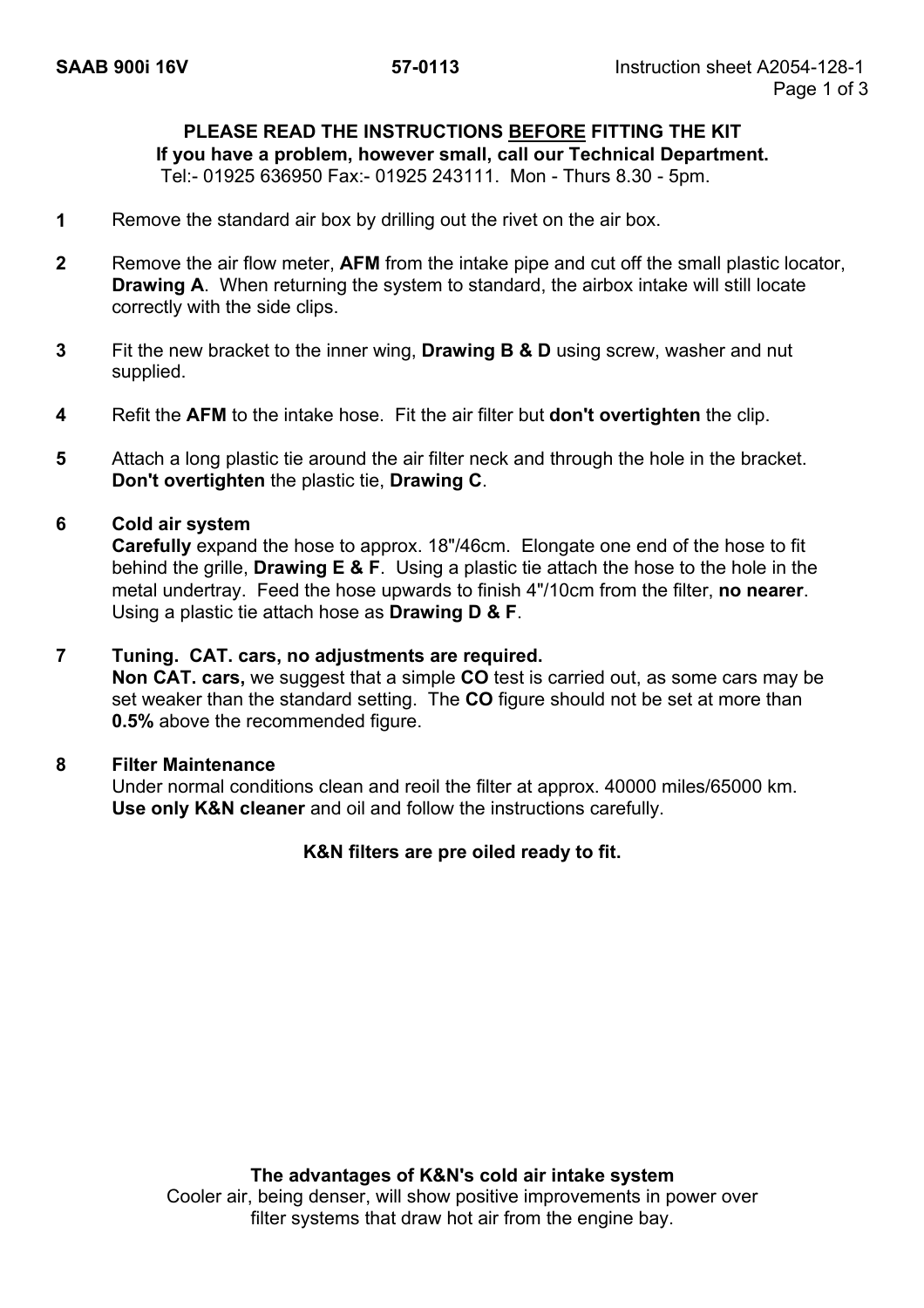1 x Hose clip size 48.

- - 1 x Filter maintenance sheet.
	- 1 x K&N window sticker.
	- 1 x Million mile warranty card.
	- 1 x Leaflet.
- 1 x Fixing kit containing :-
	- 1 x M6 x 12 hex screw.
	- 1 x M6 hex nut.
	- 1 x 6mm spring washer.
	- 2 x Plastic cable ties (35cm long).

## **FITTING YOUR OWN 57i KIT**

If not, **it is essential** that the person fitting the kit (e.g. mechanic) **carefully follows these particular instructions** even if he has fitted K&N kits before. This will save you both time and money. Kits incorrectly fitted may show a loss in performance e.g. the positioning of the essential cold air hose, (flexi expandable and rubber hoses are used).

**A final check** under the bonnet, by yourself, with the instructions, would seem sensible.

### **This Kit Should Contain :- IMPORTANT INSTRUCTIONS FOR ROUND ENTRY**  1 x Clamp-on filter. **CLAMP ON AIR FILTERS**

1 x Bracket. 1 x Cold air hose assembly. the filter will just rotate on the pipe or intake 1 x Instruction sheet. The state of the flange Reposition the K&N logo straight, then 1 x Instruction pack:- **give the clip two turns i.e. 360 , no more.**